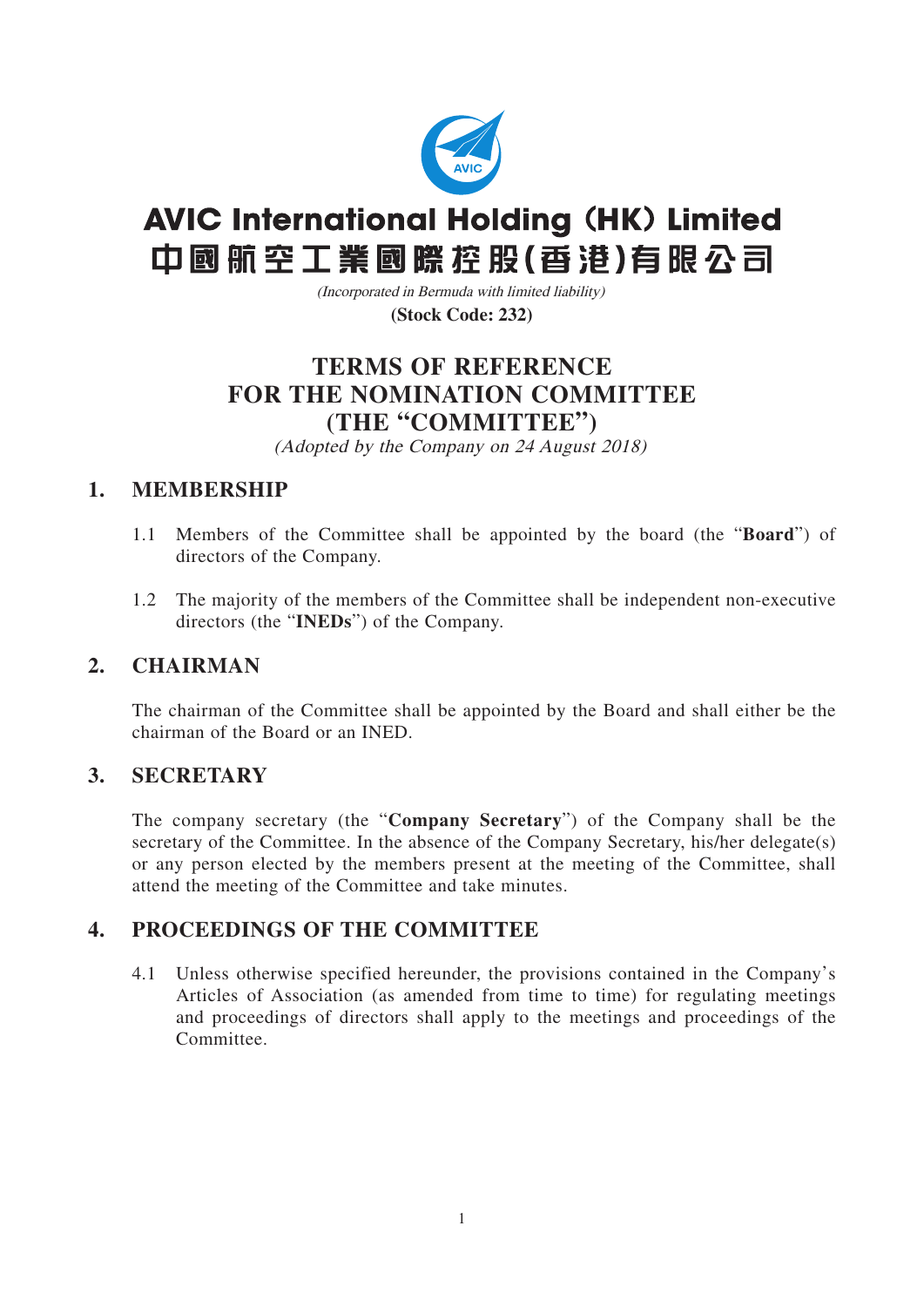#### **4.2 Quorum**

4.2.1 The quorum for meetings of the Committee shall be two members, at least one of whom shall be INED.

#### **4.3 Frequency of meetings**

4.3.1 The Committee shall hold at least one regular meeting in a year. Additional meetings of the Committee may be held as and when required.

#### **4.4 Attendance at meetings**

- 4.4.1 Members of the Committee may attend meetings of the Committee either in person or through other electronic means of communication or in such other manner as the members may agree.
- 4.4.2 The other directors, Company Secretary (or his/her delegate(s)), human resources officer and relevant senior management and persons(s) invited by a Committee member may attend meetings of the Committee from time to time where the Committee considers their presence necessary or appropriate to assist the Committee to perform its duties.

#### **4.5 Notice of meetings**

- 4.5.1 A meeting of the Committee may be convened by any of its members through the Company Secretary.
- 4.5.2 Unless otherwise agreed by all the members of the Committee, notice (containing details of the venue, time and date of the meeting) of at least 14 days shall be given for a regular meeting of the Committee. For all other meetings of the Committee, reasonable notice shall be given.
- 4.5.3 Agenda and accompanying supporting papers shall be sent to all members of the Committee and to other invited attendees as appropriate at least 3 days before the date of the meeting (or such other period as the members may agree).

#### **4.6 Minutes of meetings**

- 4.6.1 Draft and final versions of minutes of Committee meetings shall be sent to all Committee members for their comment and records within a reasonable time after the meeting.
- 4.6.2 Minutes of the Committee meetings shall be kept by the Company Secretary and shall be available for inspection by any member of the Committee or the Board at any reasonable time on reasonable notice.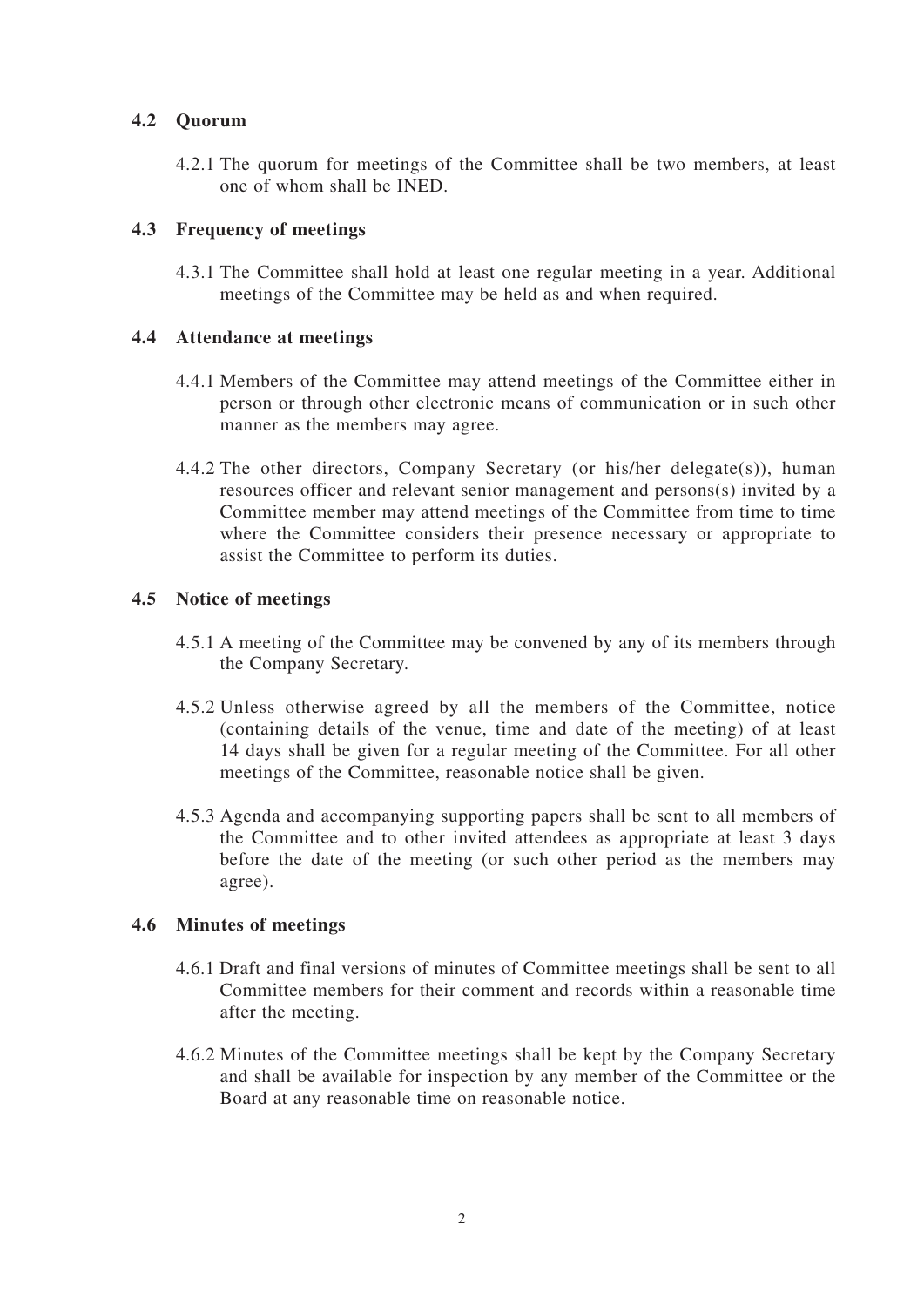#### **4.7 Written resolutions**

4.7.1 Without prejudice to any requirement under the Rules (the "**Listing Rules**") Governing the Listing of Securities on The Stock Exchange of Hong Kong Limited, written resolution may be passed and adopted by all members of the Committee.

## **5. RESPONSIBILITIES AND AUTHORITIES OF THE COMMITTEE**

- 5.1 The responsibilities and authorities of the Committee shall include such responsibilities and authorities set out in the relevant code provisions of the Corporate Governance Code (the "**CG Code**") as contained in Appendix 14 of the Listing Rules (as amended from time to time).
- 5.2 Without prejudice to any requirement under the CG Code, the duties of the Committee include the following:
	- (a) to review the structure, size and composition (including the skills, knowledge and experience) of the Board at least annually and make recommendations on any proposed changes to the Board to complement the Company's corporate strategy, with due regard to the diversity of the Board;
	- (b) to identify individuals suitably qualified to become Board members and select or make recommendations to the Board on the selection of individuals nominated for directorships;
	- (c) to assess the independence of INEDs;
	- (d) before appointments are made by the Board, evaluating the balance of skills, knowledge and experience on the Board, and, in the light of this evaluation preparing a description of the roles and capabilities required for a particular appointment. In identifying suitable candidates, the Committee shall, where applicable and appropriate:
		- (i) use public advertising or the services of external recruiters to facilitate the search;
		- (ii) consider candidates from a wide range of backgrounds; and
		- (iii) consider candidates on merit and against objective criteria, taking note that appointees should have enough time to devote to the position;
		- (iv) to make recommendations to the Board on the appointment or reappointment of directors and succession planning for directors, in particular the chairman of the Board and the chief executive;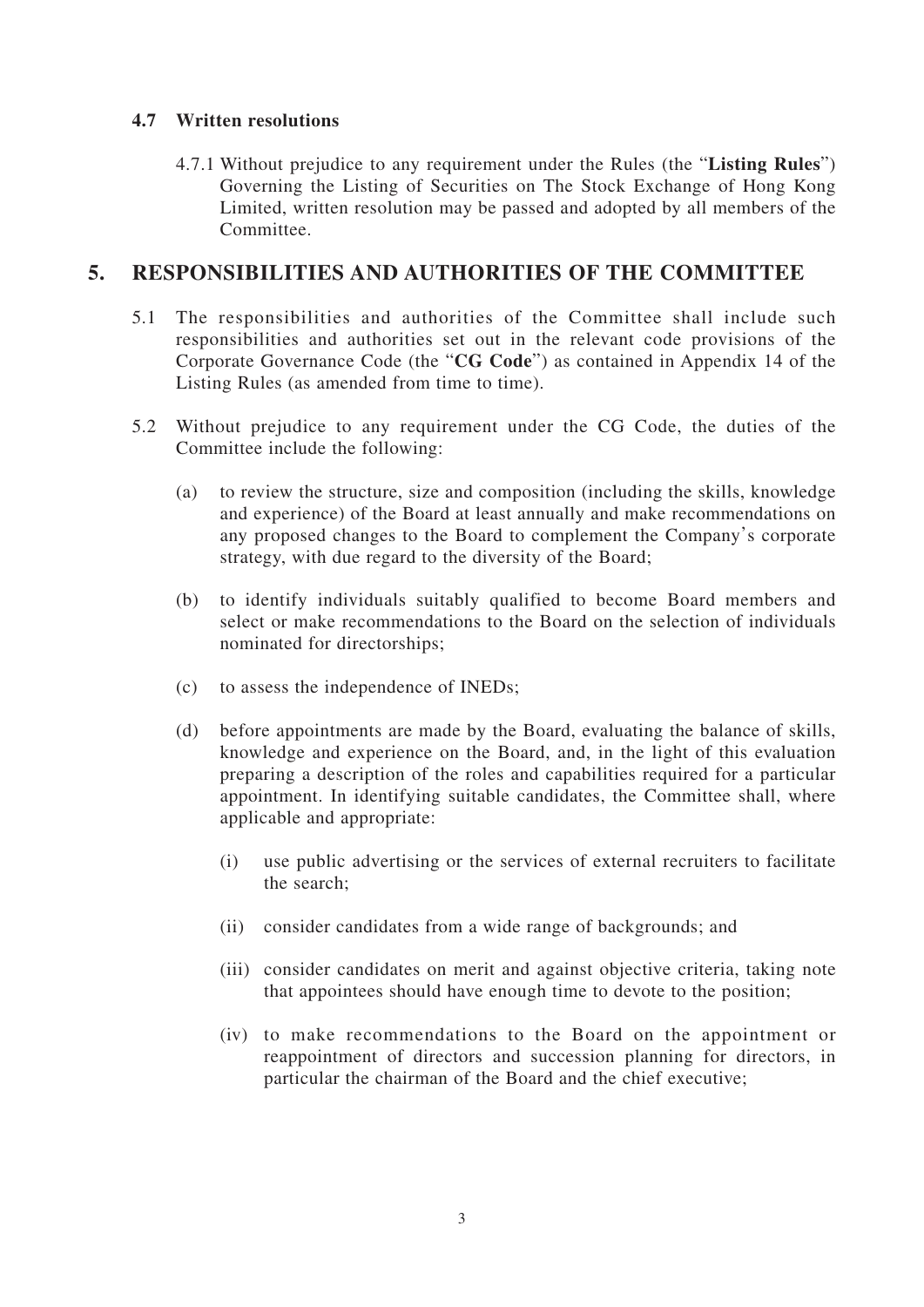- (v) to do any such things to enable the Committee to discharge its powers and functions conferred on it by the Board;
- (vi) where the board proposes a resolution to elect an individual as an INED at the general meeting, it should set out in the circular to shareholders and/or explanatory statement accompanying the notice of the relevant general meeting why they believe he should be elected and the reasons why they consider him to be independent;
- (vii) to set a policy concerning diversity of Board members, and should disclose the policy or a summary of the policy in the corporate governance report. The Board diversity will differ according to the circumstances of the Company. Diversity of Board members can be achieved through consideration of a number of factors, including but not limited to gender, age, cultural and educational background, or professional experience. The Company should take into account its own business model and specific needs, and disclose the rationale for the factors it uses for this purpose; and
- (viii) to conform to any requirement, direction, and regulation that may from time to time be prescribed by the Board or contained in the constitution of the Company or imposed by law.
- 5.3 The Committee shall be provided with sufficient resources to perform its duties and shall seek, at the Company's expense, independent professional advice to perform its responsibilities if necessary.
- 5.4 All members of the Committee shall have access to the advice and services of the Company Secretary, and separate and independent access to the Company's senior management for obtaining necessary information.

## **6. REPORTING RESPONSIBILITIES**

The Committee shall report back to the Board on their decisions or recommendations, unless there are legal or regulatory restrictions on their ability to do so (such as a restriction on disclosure due to regulatory requirements).

## **7. ANNUAL GENERAL MEETING**

The chairman of the Committee or in his absence, another member of the Committee or failing this, his duly appointed delegate, shall attend the annual general meeting of the Company and be prepared to respond to questions at the annual general meeting on the Committee's work and responsibilities.